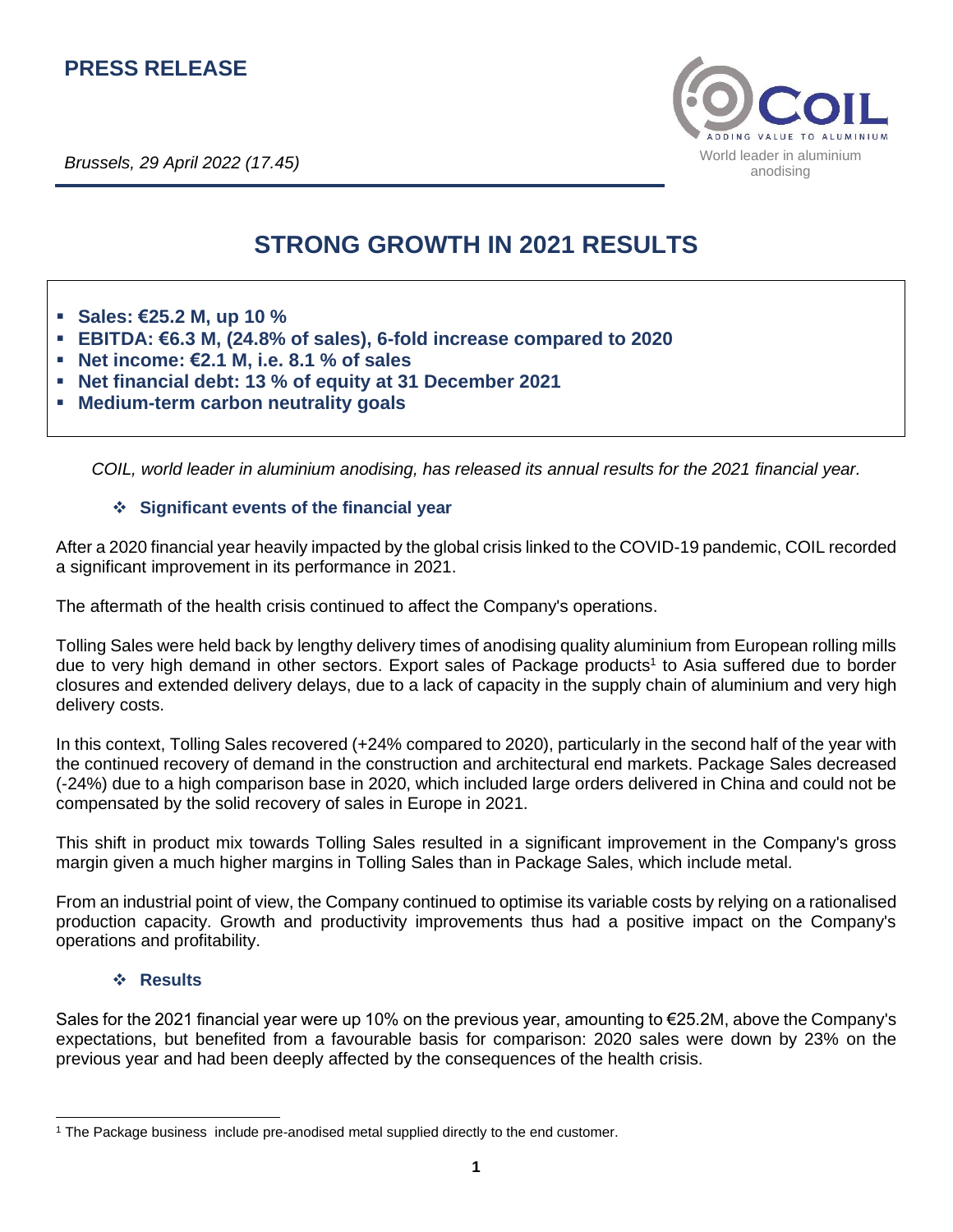EBITDA increased by €5.3M to €6.3M, i.e. 24.8% of sales compared to 4.4% in 2020 and 21.0% in 2019. This favourable trend is explained by i) the increase in gross margin due to the growth in sales and the shift in product mix towards subcontracting, leading to a lower weighting of metal in sales, and ii) the decrease in operating expenses with the reduction in payroll and non-recurring items related to management remuneration and bonuses.

After a €0.4M reduction in provisions and depreciation, operating profit was €2.8M, compared with a loss of €(2.9)M in 2020 and a profit of €2.1M in 2019.

Net income reached €2.1M, an increase of €5.4M compared to 2020 and €1.1M compared to 2019. It included financial expenses of €0.6M.

# ❖ **Summary income statement**

| $(\in M)$                  | 2019  | 2020       | 2021  | 2021 / 2019<br><b>Variation</b> |
|----------------------------|-------|------------|-------|---------------------------------|
| <b>Sales</b>               | 29.8  | 23.0       | 25.2  | $-15%$                          |
| <b>Tolling Sales</b>       | 20.7  | 16.2       | 20.1  | $-3%$                           |
| Package Sales <sup>2</sup> | 9.0   | 6.8        | 5.1   | $-43%$                          |
| <b>EBITDA</b>              | 6.3   | 1.0        | 6.3   | $+0%$                           |
| % of sales                 | 21.0% | 4.4%       | 24.8% | $+3.8$ pts                      |
| <b>Operating result</b>    | 2.1   | (2.9)      | 2.8   | $+32%$                          |
| % of sales                 | 7.1%  | $(12.5)\%$ | 11.1% | $+4.0$ pts                      |
| <b>Pre-tax result</b>      | 1.1   | (3.2)      | 2.2   | $+102%$                         |
| <b>Net income</b>          | 1.0   | (3.3)      | 2.1   | $+107%$                         |
| % of sales                 | 3.3%  | $(14.1)\%$ | 8.1%  | $+4.9$ pts                      |

# ❖ **Review**

Given the increased results, shareholders' equity at 31 December 2021 was €29.2M, up €2.1M on 31 December 2020. Net financial debt at 31 December 2021 was €3.9M, down €4.7M on the previous year, and represented 13% of equity, compared to 32% at 31 December 2020 and 28% at 31 December 2019.

# ❖ **2022 first-quarter sales and outlook**

Q1 2022 followed the trend observed in 2021. Sales were €6.6M, up 11.8% compared to the first quarter of 2021. Package Sales (€1.2M) were down 28.4%, while Tolling Sales maintained their recovery (€5.4M ; +28.1%).

The company is confident in its prospects, barring any major new impact from the health crisis and the geopolitical context. However, the inflationary situation could weigh on the Company's margins despite the increase in sales prices at the beginning of the year.

In a context of a transition to new energy sources and a reduction of fossil fuel consumption, the Company has been exploring for more than a year ways to accelerate the long-term purchase of new renewable energy sources at attractive costs, especially in Germany. Working with a specialised industrial partner, an action plan, to be implemented in 2022 and 2023, will enable the Company to make significant savings in the long term and to improve its energy efficiency, with carbon neutrality goals for the Bernburg industrial site in Germany.

<sup>2</sup> *Anodising and metal included*